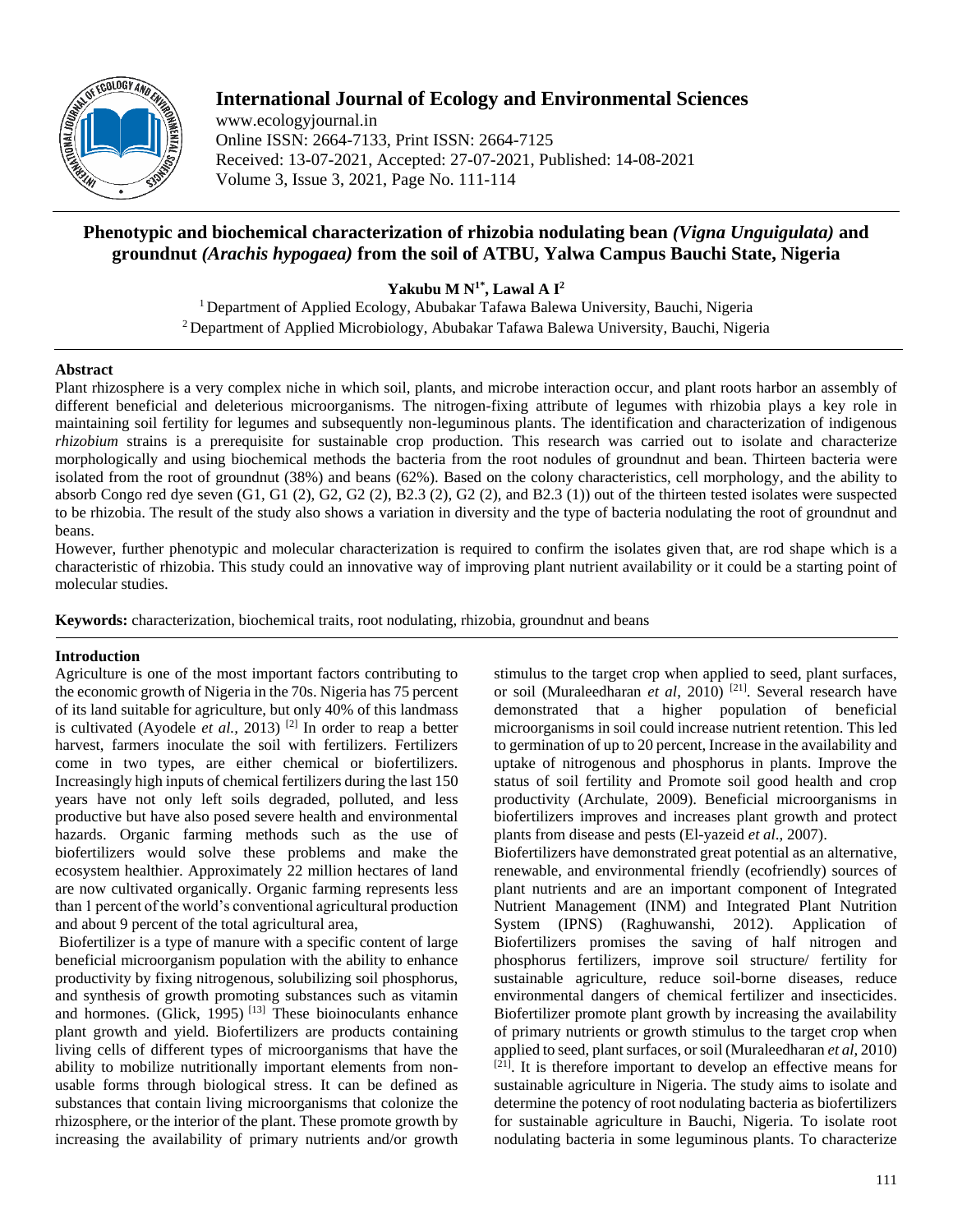the root nodulating bacteria base on morphology and biochemical test.

#### **Materials and Methods**

The study was carried out in Abubakar Tafawa Balewa University (ATBU) Bauchi Yelwa campus, in the Laboratory and botanical garden of the Department of Biological Sciences, Faculty of Science. The samples collection was taken in April 2017. Root nodules of Beans and Groundnut were collected from the Botanical Garden

#### **Media Preparation**

The isolate was obtained from Beans (*Vigna unguigulata*) and Groundnut (*Arachis hypogaea*). Congo Red Yeast Extract Mannitol Agar Media was used for the isolation of the root nodulating bacteria. All material listed below were properly measured with a weighing balance in order to have an accurately prepared media.

Materials Require for the media preparation include: Yeast extract (1.0g), Mannitol (10.0g), Dipotassium phosphate (0.5g) Magnesium sulphate (0.2g), Sodium chloride (0.1g), Congo red (0.025), Agar (20g). Final pH (at  $25^{\circ}$ C) 6.8 $\pm$ 0.210 ml of Congo red stock solution was (dissolved in 250 mg of Congo red in 100ml water) to 1 liter after the PH was adjusted to 6.8 before adding agar. And Yeast extract mannitol agar (YEMA) was used for the cultivation of the Rhizobium species to obtain a pure isolate. Materials required for the preparation of the YEMA are the same as the above except for Congo red.

#### **Isolation of root nodulating bacteria**

Root nodules of Beans (*Vigna unguigulata*) and Groundnut (*Arachis hypogaea*) were used to isolate root nodulating bacterial strains collected from the Botanical Garden of the Faculty of Science. The collected roots were washed in tap water, the nodules erewere separated and surface sterilized in 0.01% HgCl for 5 minutes followed by washing in sterilized distilled water, the nodules were then dipped in 70% ethyl alcohol for 3minutes, and after it was washed in sterilized distilled water, and crushed with a sterilized glass rod in a small aliquot of sterile water. A small amount of the suspension was placed on Congo red combined with the yeast extract mannitol (YAM) agar medium to obtain sparse and distinct colonies. The colonies were cultivated on the Yeast Extract Material (YEM) medium enriched with Bromothymol Blue (BTB) which was used in detecting the production of an acid growth reaction at the end of incubation 2- 3 days at 28°C.

#### **Biochemical Test**

The Identification of root nodulating bacteria was conducted first using morphological observations. The most important differential stain used in bacteriology is the Gram stain. A thin smear of the bacterial isolate was prepared on the glass slide, airdried, and heat-fixed. It was stained in the following sequential order: covered with crystal violet for 30 seconds, washed with distilled water, covered with Lugo's iodine solution for 60 seconds, washed with distilled water, covered with 95 % ethyl alcohol and washed immediately, washed with distilled water, counterstained with safranin for 30 seconds and finally washed with distilled water. The stained and air-dried slides were examined under a microscope using the oil-immersion objective technique. Gram-positive bacteria retain the color of crystal violet and stain in purple color, while the Gram-negative take the color of counterstain safranin and appear pink in color. All biochemical tests conducted was done according to Bergey's Manual of Determinative Bacteriology (Miwa *et al.,* 2009), which includes the following tests Gram staining, (shape, morphology, arrangement), Urease, Oxidase, catalase, citrate, and gram staining was conducted for all the pure isolates obtained.

#### **Results**

Table 1 Morphological characterization of Beans (*Vigna unguigulata*) and Groundnut (*Arachis hypogaea*)

| <b>Table 1:</b> Below summarized the colour and texture of beans and |
|----------------------------------------------------------------------|
| ground nut seeds.                                                    |

| <b>Character</b> | <b>Beans</b> | <b>Groundnut</b> |
|------------------|--------------|------------------|
| Color            | Yellow       | Cream White      |
| Surface          | Smooth/Wet   | Rough/Discrete   |
| Texture          | Slime/Mucous | Not slime        |

#### **Colony characteristics of the isolates**

The colony of the tested isolates varied in colour with the plant type on BTB agar. All the colonies from groundnut were creamy white and that from beans were Yellow. Similarly, all colonies from groundnut were slow growers compared to isolates from beans (Table 2)

| <b>Isolates</b> | Color produced on BTB agar | <b>Fast/Slow grower</b> |
|-----------------|----------------------------|-------------------------|
| GT <sub>1</sub> | Cream White                | Slow                    |
| GT1.2           | Cream White                | Slow                    |
| GT <sub>2</sub> | Cream White                | Slow                    |
| GT2.2           | Cream White                | Slow                    |
| G <sub>3</sub>  | Cream White                | Slow                    |
| B1              | Yellow                     | Fast                    |
| B1.(2)          | Yellow                     | Fast                    |
| B2. (1)         | Yellow                     | Fast                    |
| B2.(2)          | Yellow                     | Fast                    |
| B2.(31)         | Yellow                     | Fast                    |
| B2.3(2)         | Yellow                     | Fast                    |
| B3.3(1)         | Yellow                     | Fast                    |
| B3.3(2)         | Yellow                     | Fast                    |

| Table 2: Colony characterization of the isolates |  |  |
|--------------------------------------------------|--|--|
|--------------------------------------------------|--|--|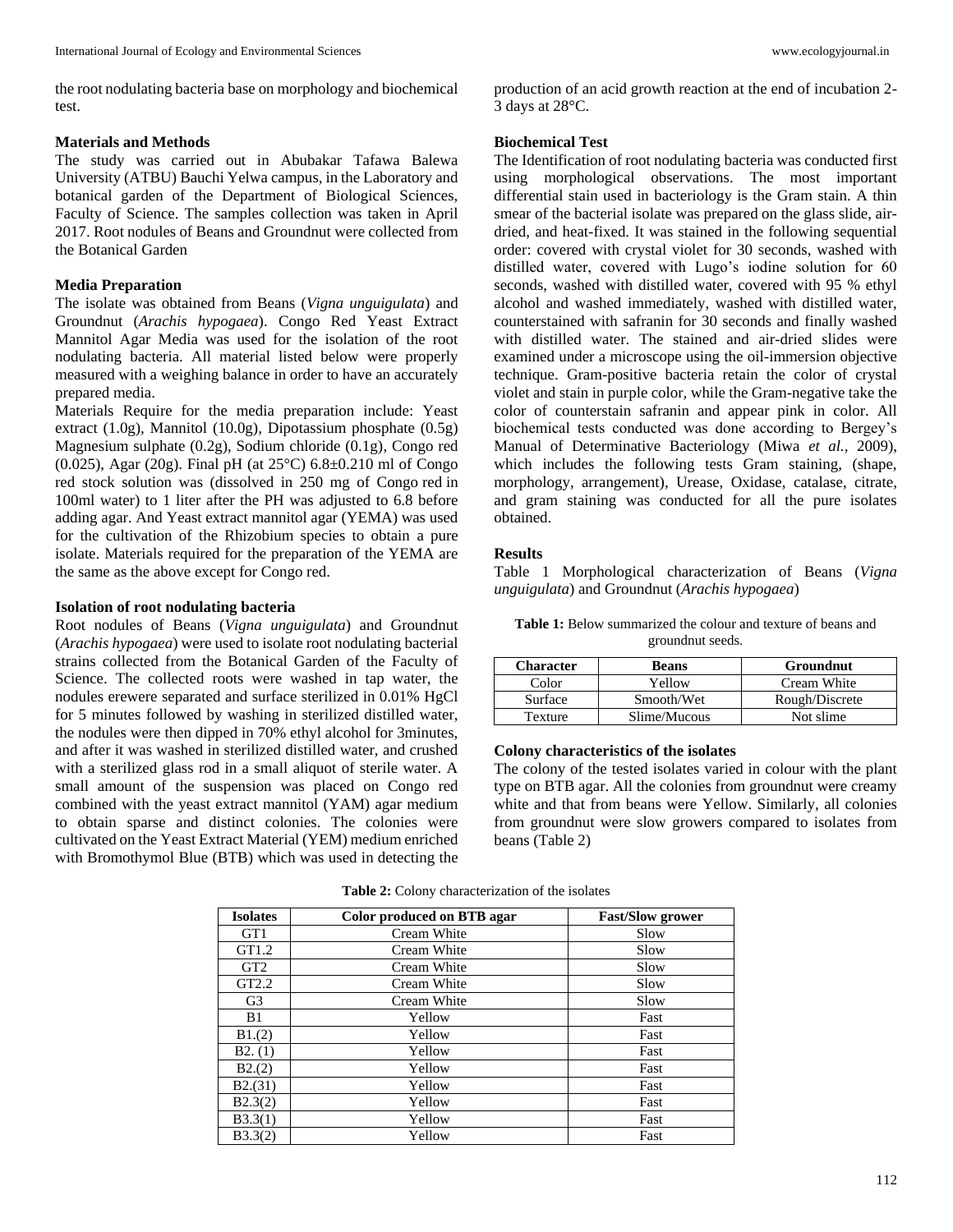#### **Morphological characteristics of the isolates**

Morphological characterization of the tested isolates (Table 3) shows that all the isolates groundnut were rod in shape except G1 which is cocci. Inversely, all the isolates from the bean were cocci except B2.3 (2) which is rode shape. The colony arrangement of all the isolates in both groundnut and bean was single except in B2. (2) Which has a cluster arrangement

| Table 3: Morphological characteristic of the isolates |  |  |  |
|-------------------------------------------------------|--|--|--|
|-------------------------------------------------------|--|--|--|

| Isolate                          | G1             | G1(2)                   | o٥<br>UΖ         | G2(2   | G3               | B1     | B1(2)          | B2(1)            | B2(2)                   | B2.3(1) | B2.3(2)          | B3.3(1)                        | B3.3(2)                  |
|----------------------------------|----------------|-------------------------|------------------|--------|------------------|--------|----------------|------------------|-------------------------|---------|------------------|--------------------------------|--------------------------|
| Shape                            | $\sim$<br>COC1 | Rod                     | Rod              | Rod    | Rod              | Cocci  | $\sim$<br>COC1 | Cocci            | $\sim$ $\sim$<br>Cocci  | Cocci   | Rod              | $\sim$<br>Cocc                 | Cocci                    |
| Arrangement                      | Single         | $\sim$ $\sim$<br>Single | $\sim$<br>Single | Single | $\sim$<br>Single | Single | Single         | $\sim$<br>Single | $\sim$<br>$\cup$ luster | Chain   | $\sim$<br>Single | $\sim$ $\sim$ $\sim$<br>Single | $\sim$ $\cdot$<br>Single |
| $V_{\alpha n} \cap C_{\alpha n}$ |                |                         |                  |        |                  |        |                |                  |                         |         |                  |                                |                          |

**Key:** G, Groundnut; B, Beans

#### **Biochemical characterization of the isolates**

The biochemical characterization of the thirteen isolates isolated from the root nodule of bean and groundnut revealed that three (23%) of the isolates were catalase positive and 77% were catalase negative. These include groundnut G1 (2), and G3 while among the bean isolates only B2.3 (2). All the isolates tested positive to citrate (85%) except G2 and B1. (2) From groundnut and beans accounting for (15%) respectively. For the urease test, all the isolates tested positive. Three of the thirteen isolates were oxidase positive (23%) and the rest (77%) were found to be oxidase negative as shown in Table 3. Below. The presumptive test also indicates that 77% of the isolates were to be grampositive and only 23% gram-negative. These include G2 (2) from groundnut and B2.3 (1) and B2.3 (2) from beans (Table 3)

| <b>Table 4:</b> Biochemical characterization of the isolates |
|--------------------------------------------------------------|
|--------------------------------------------------------------|

| <b>Isolate</b> | G1                       | G1(2) | G <sub>2</sub> | G2(2) | G <sub>3</sub> | B1 | B1.(2) | B2(1) | B2(2) | B2.3(1) | B2.3(2) | B3.3(1) | B3.3(2) |
|----------------|--------------------------|-------|----------------|-------|----------------|----|--------|-------|-------|---------|---------|---------|---------|
| Catalase       | $\overline{\phantom{0}}$ |       | -              |       |                |    |        |       |       |         |         |         |         |
| Citrate        |                          |       |                |       |                |    |        |       |       |         |         |         |         |
| Urease         |                          |       |                |       |                |    |        |       |       |         |         |         |         |
| Oxidase        | $\overline{\phantom{0}}$ |       | -              |       |                |    |        |       |       |         |         | -       |         |
| Gram stain     |                          |       |                |       |                |    |        |       |       |         |         |         |         |

**Key:** G, Groundnut; B, Beans

## **Discussion**

This study reports on the phenotypic and biochemical characterization of root nodulating bacteria associated with roots of groundnut and beans. Thirteen bacteria were isolated from the root nodules of Beans (*Vigna unguigulata*) and Groundnut (*Arachis hypogaea*). Base on the colony characteristics, cell morphology, and the ability to absorbed Congo red dye, ten of the isolates were suspected to be rhizobia (Table 3). These isolates were all rod shape and the isolate cultured on YEMA media containing Congo red dye produced colonies that were whitish and yellow indicating that the isolates did not absorb the dye. The inability of the isolate to absorbed Congo red dye is a unique character of rhizobia (Khanafari, *et al.,* 2012; Datta*, et al*., 2015; Naz *et al* 2009).

The isolates obtained (Table 1) from beans were yellow in color and almost wet, mucilaginous, and transparent, while that of groundnut are cream white in color, almost dry, and nonmucilaginous. This is in agreement with the results of Fred *et al.,*   $(1932)$ <sup>[12]</sup> who observed similar strains as in the present study. According to the growth rate on YEMA medium, rhizobia are categorized into two groups, fast -and -slow-growing rhizobia. In this study, all the two groups of rhizobia were observed. All the isolated rhizobia from groundnut when grown on YEMA plates containing BTB, produced creamy whitish color colonies were considered as slow-growing rhizobia (Table 2). However, all rhizobia isolated from beans produced yellow colonies owing to acid production on the medium with a high amount of mucus after 2 days of incubation were considered as fast growers (Turk and Keyser, 1992; Zhang *et al.*, 1991)<sup>[32, 39]</sup>.

The result of the study showed a variation in the type of rhizobia nodulating the roots of groundnut and beans. Slow-growing rhizobia nodulate the root of groundnut while fast-growing rhizobia nodulate the root of beans. Saeki *et al.,* (2005), Vietnam, and Sharma *et al.,* (2010), use of YMA-BTB medium for classifying indigenous beans root nodules of fast and slowgrowing groundnut rhizobia based on acid or alkali production. Both the fast and slow-growing rhizobia (Table 3) were found to be positive for the urease test, 77% positive for gram staining, 85% citrate utilization, and 23% for oxidase and catalase activity. From the above result, only isolate B2.3(2) was confirmed to be *Rhizobium* species as it tested negative to gram stain, tested positive to citrate, urease, oxidase and catalase test as opposed to other isolates. However, further phenotypic and molecular studies should be conducted on the rest of the isolated especially GT1. (2), GT2, GT2 (2), G3 to confirm the isolates since the isolates were rod shape which is a characteristic of rhizobia. This study could be the starting point of molecular study.

#### **References**

- 1. Abhinav D, Ravi KS, Shahina T. Int. J. Pharm. Sci. Isolation, characterization and growth of *Rhizobium* strains under optimum conditions for effective biofertilizer productionRes, Rev, Article 34,2015:32(1):199-208.
- 2. Ayodele OS, Obafemi FN, Ebong FS. Challenges facing the achievement of the Nigeria vision.Global advance research Journal of social sciences,2013:27:143-159.
- 3. Boivin-Masson C. Legumes symbiotic nitrogen fixation by beta-proteobacteria is widespread in nature. J Bacteriol,2003:185:7266-7272. doi:10.1128/JB.185.24.7266-7272.
- 4. Burris R, Hand Roberts GP. Biological nitrogen fixation. Annu. Rev. Nutr,1993:13:317-335.
- 5. Cappuccino JC, Sherman N. Microbiology: A Laboratory Manual New York, 1992, 125-79.